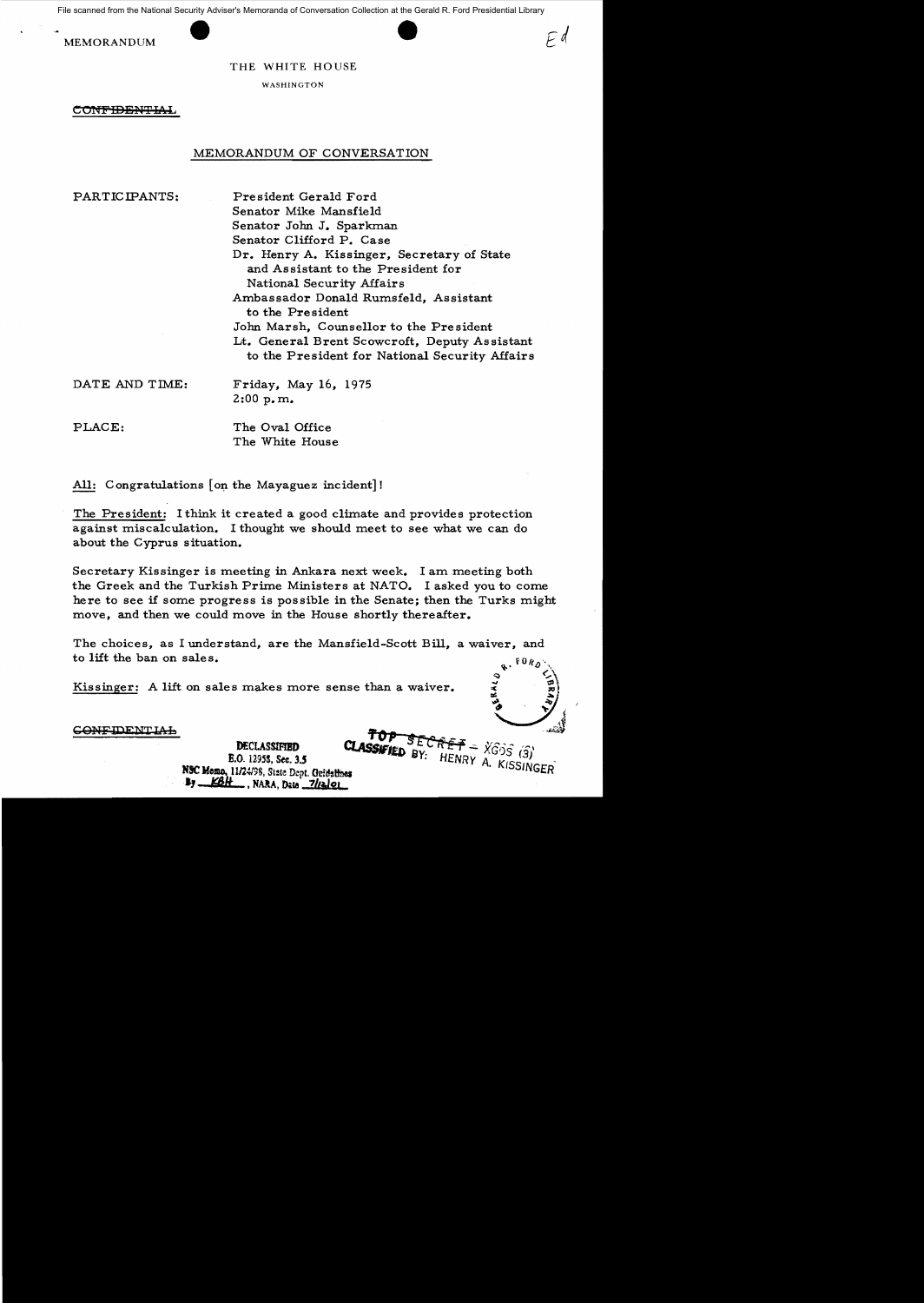## CONFIDENTIAL

Mansfield: We did a head count. Scott has twenty-seven yeas. We will get some of the doubtfuls. It is coming up next Monday. We think we can finish in one day.

Sparkman: Eagleton told me he had the votes -- he would fight, but not viciously.

Mansfield: We have a time limit on the debate.

Kissinger: If we could get your bill passed, maybe by June there would be progre ss that the House could see.

Sparkman: When will you be in Brussels?

President: May 28-30 I will be in Brussels. Then I will be in Spain a day, then two days in Salzburg with Sadat, then a day in Rome.

Kissinger: We should have Macomber telephone some key people.

[General Scowcroft briefed on the map]

Sparkman: Send your people up and ask if there are any questions.

Marsh: If we could have a list of the Committees we should hit.

Pre sident: The time is right.

Rumsfield: I think the margin of the vote is important.

Case: I agree. If it is by one vote, it would be better not to have the vote.

President: Can we include in the fact sheet that Henry and I will be meeting with them?

Mansfield: I think last night's results will carry over.



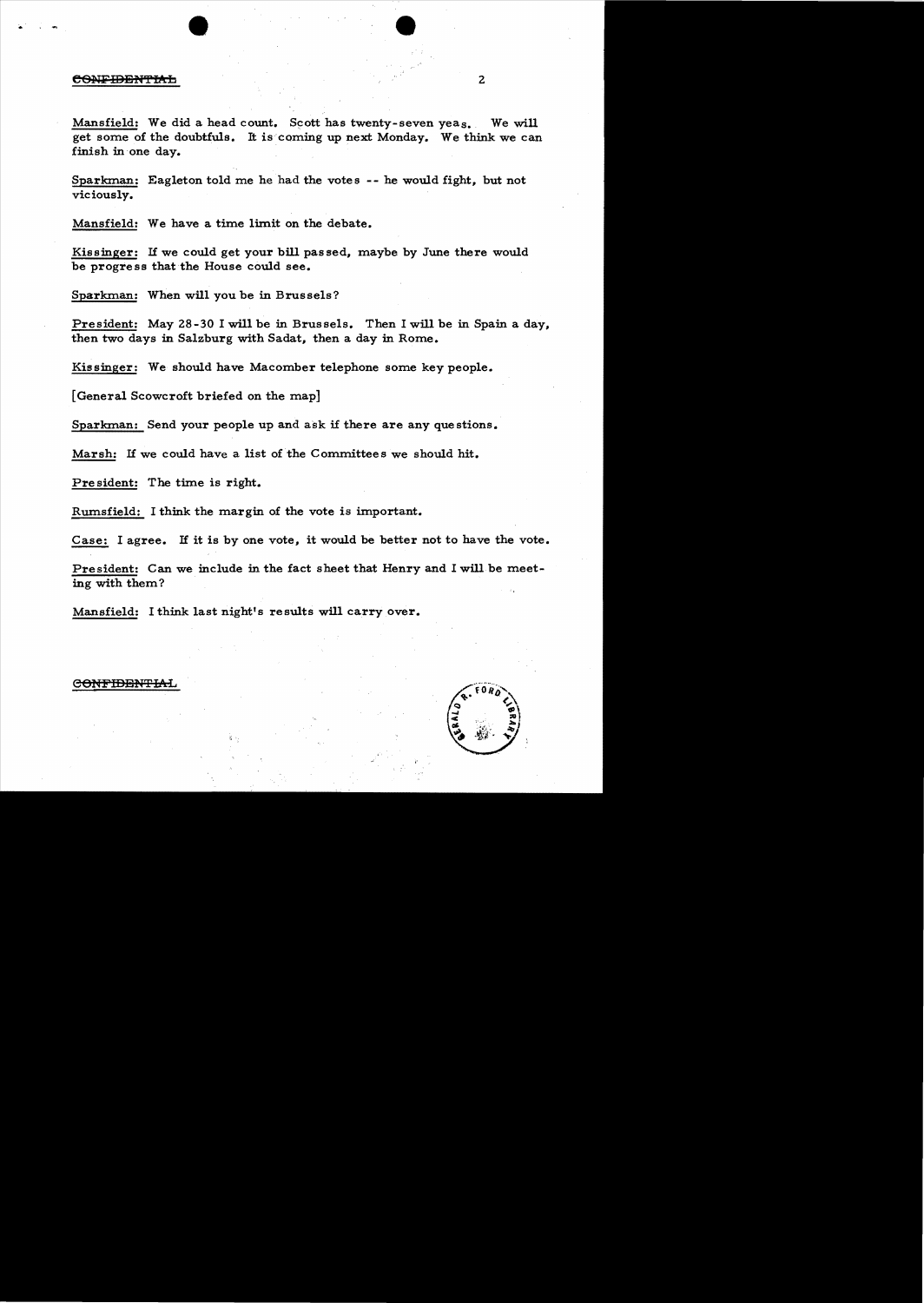P/Monspill/Sparkman/Case نتا سەرى all ( myramenting . P Sthil it united a good christ & providery protection equivat - page dondotter I that an phone most to you what one funds about chypane soit. Knoty notromate I meeting agre pro. Knote sont court se if some fang joint Us House shortly truneyhou . Charies as I inhistent age M-Soll till, revenier, + ligt han der captist Sahs. Lyten sales under hard mean than warren. Unage Webad gree / may dutted South had 28 years / We mill get town doubtre, It coup, y with the same cultural un comption in day. Sparry Eagleton told up has had writer - he would faxt, but and the periody. Unaughtel Washing time think disn'ts. If warrall for your hill present, maybe ag Journalement de la famille de la Homme une de la famille Syanho 28-30 - / Amorales Sprin a 1 mg/ 2 m sulghing in / Sulut the day in Have Madc Cemens Attextme sous heer prople  $\cdot$   $\bullet$  $R = \frac{1}{R}$ **CENTO: DECLASSIFIBD** E.O. 12958, Sec. 3.5 NSC Momo, 11/24/98, State Dept. Guidalines<br>By \_\_KOH\_, NARA, Dato \_\_ Iliziol\_